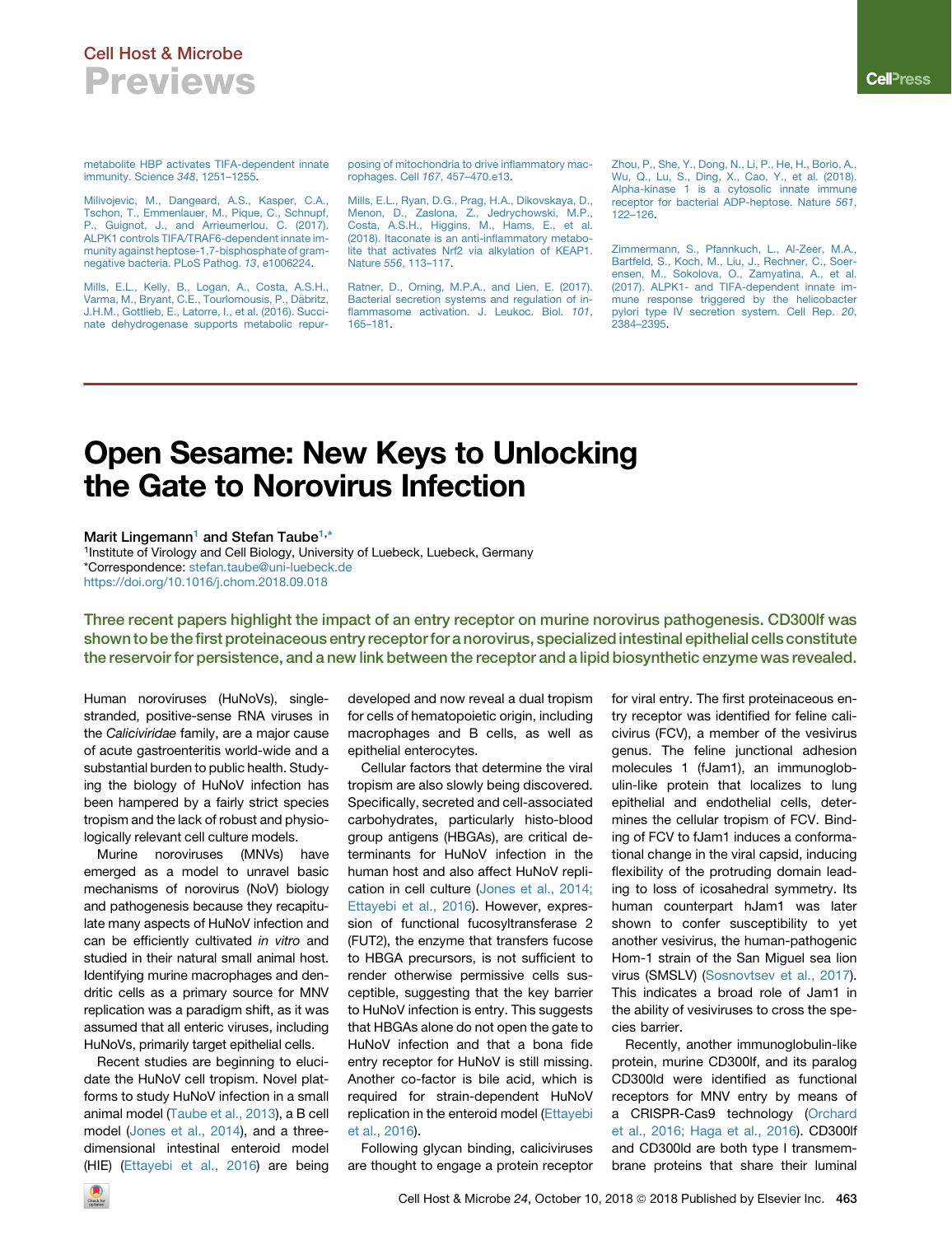N-terminal portion of the protein, which directly interacts with the viral capsid. Expression of CD300lf is both sufficient and necessary, as deleting CD300lf renders cells resistant to infection *in vitro* and *in vivo*, while expression in non-susceptible cell types facilitates infection.

CD300lf is expressed on immune cells and thereby determines this cellular tropism. Interestingly, MNV strains causing persistent infection exhibit a different cellular phenotype. While MNV-1 constitutes the prototype strain causing acute infection in wild-type mice that is cleared within a week, other strains including MNV-CR6 cause persistent infection, associated with fecal shedding for at least a month. Transplanting bone marrow between wild-type and CD300lfdeficient mice revealed that specialized epithelial cells called Tuft cells, rather than bone-marrow-derived immune cells, facilitate persistent infection of MNV-CR6 ([Wilen et al., 2018\)](#page-2-3). However, Tuft cells express surface proteins typical for immune cells, including CD300lf, and thereby serve as a major reservoir for persistently shed virus. The ability of MNV-CR6, but not MNV-1, to infect Tuft cells is hereby linked to a single amino acid exchange in the nonstructural protein NS1/2, making the virus resistant to the cellular interferonlambda-driven antiviral response.

Murine CD300lf is key to MNV species specificity and limits infection to immune and Tuft cells expressing the receptor. Interestingly, CD300lf not only binds to the viral capsid, but also exosomes containing multiple norovirus particles when interacting with phosphatidyl serine present in the ER-derived lipid vesicles ([Santiana et al., 2018](#page-2-4)). Thus, CD300lf plays a dual role as a bona fide receptor for the uptake of individual viral particles as well as a receptor for vesicle-cloaked clusters containing multiple copies of norovirus particles.

Structural analysis revealed that the CD300lf-binding site in the MNV capsid is located at the top side of the protruding domain mediated by hydrophilic and hydrophobic interactions ([Kilic et al., 2018\)](#page-1-2). Although a direct interaction of MNV with CD300lf was observed, the contact area of MNV protruding (P) domain of the viral capsid with the receptor was small and the monomeric affinity was unusually low ( $K_D$  of  $\sim$ 25 µM, in solution), suggesting that co-factors might contribute to the interaction [\(Nelson et al., 2018](#page-1-3)). Indeed, bile acids, cations, and phospholipids were identified as such. Bile acids, particularly glycochenodeoxycholic acid (GCDCA), promoted multimeric binding to the receptor and increased cell binding and infection, presumably by increasing avidity due to multivalent receptor engagement. Bile acids directly bound the MNV P domain in two deeply buried binding pockets, distant from the CD300lf binding site and without significant structural changes in the MNV P domain or N-terminal ectodomain of CD300lf. Long-range allosteric effects are likely involved in providing improved receptor interactions. It will be interesting to see whether structural changes become noticeable when complete VP1 is used instead of the truncated P domain as well as naturally glycosylated CD300lf compared to the non-glycosylated bacterially expressed ectodomain. In addition to bile acid, bile juice contains high concentrations of metal ions, which are also necessary for interaction of P domain and CD300lf ([Kilic et al.,](#page-1-2) [2018; Nelson et al., 2018](#page-1-2)).

In addition to CD300lf, Orchard and colleagues observed that two additional genes (*Sptlc1* and *Sptlc2*) were important for MNV replication ([Orchard et al., 2018\)](#page-2-5). These proteins belong to the serine palmitoyltransferase (SPT) complex and catalyze *de novo* ceramide and sphingolipid biosynthesis. The SPT complex is required for infection of the murine glial cell line BV-2 using both the acute strain MNV-1 and the persistent strain MNV-CR6. BV-2 cells that lack Sptlc2 showed significant reduction in viral infection 12 to 24 hr post infection and almost complete block of binding at time point 0, showing that Sptlc2 is an essential cofactor to infection. A mutation in the active center of Sptlc2 (R507A) and treatment of BV-2 cells with a functional inhibitor of the SPT complex further confirmed that Sptlc2 must be enzymatically active to facilitate infection. Surprisingly, Sptlc2 was not needed for surface localization of CD300lf; instead, it rendered the receptor inaccessible to the viral capsid and a conformational antibody. [Orchard et al.](#page-2-5) [\(2018\)](#page-2-5) conclude that Sptlc2 may induce a conformational change affecting the virus and antibody binding to CD300lf. The conformational change is hereby inferred by the observation that the protein is still

### Cell Host & Microbe **Previews**

detectable on the cell surface via a C-terminal flag tag but no longer by the conformational antibody. Previous observations revealed that MNV infection is cholesterol and lipid raft dependent. An alternative interpretation may be that the depletion of ceramide by blocking the SPT complex interferes with lipid raft formation, leading to an altered membrane environment that could impact CD300lf accessibility or receptor clustering. This could also explain why extracellular ceramide, which would restore lipid raft formation, is able to rescue virus and antibody binding. In addition, receptor clustering would increase avidity of virus-receptor interactions, which was hypothesized to occur in nature based on a low  $K_D$  of receptor-P domain interactions.

In conclusion, expression of the proteinaceous receptor CD300lf determines the cellular and tropism for immune cells and specialized intestinal epithelial cells (Tuft cells) [\(Wilen et al., 2018\)](#page-2-3). Efficient binding to CD300lf depends on multiple co-factors, including metal irons and bile acid ([Nelson et al., 2018](#page-1-3)), as well as sphingolipid biosynthesis [\(Orchard et al., 2018](#page-2-5)). This raises the question of whether HuNoVs follow a similar paradigm. A proteinaceous receptor for HuNoVs has not been determined but seems ever more likely, as carbohydrates do not account for major aspects of HuNoV tropism.

<span id="page-1-1"></span>[Ettayebi, K., Crawford, S.E., Murakami, K., Brough](http://refhub.elsevier.com/S1931-3128(18)30502-X/sref1)[man, J.R., Karandikar, U., Tenge, V.R., Neill, F.H.,](http://refhub.elsevier.com/S1931-3128(18)30502-X/sref1) [Blutt, S.E., Zeng, X.-L., Qu, L., et al. \(2016\). Replica](http://refhub.elsevier.com/S1931-3128(18)30502-X/sref1)[tion of human noroviruses in stem cell-derived hu](http://refhub.elsevier.com/S1931-3128(18)30502-X/sref1)[man enteroids. Science](http://refhub.elsevier.com/S1931-3128(18)30502-X/sref1) *353*, 1387–1393.

[Haga, K., Fujimoto, A., Takai-Todaka, R., Miki, M.,](http://refhub.elsevier.com/S1931-3128(18)30502-X/sref2) [Doan, Y.H., Murakami, K., Yokoyama, M., Murata,](http://refhub.elsevier.com/S1931-3128(18)30502-X/sref2) [K., Nakanishi, A., and Katayama, K. \(2016\). Func](http://refhub.elsevier.com/S1931-3128(18)30502-X/sref2)[tional receptor molecules CD300lf and CD300ld](http://refhub.elsevier.com/S1931-3128(18)30502-X/sref2) [within the CD300 family enable murine noroviruses](http://refhub.elsevier.com/S1931-3128(18)30502-X/sref2) [to infect cells. Proc. Natl. Acad. Sci. USA](http://refhub.elsevier.com/S1931-3128(18)30502-X/sref2) *113*, [E6248–E6255](http://refhub.elsevier.com/S1931-3128(18)30502-X/sref2).

<span id="page-1-0"></span>[Jones, M.K., Watanabe, M., Zhu, S., Graves, C.L.,](http://refhub.elsevier.com/S1931-3128(18)30502-X/sref3) [Keyes, L.R., Grau, K.R., Gonzalez-Hernandez,](http://refhub.elsevier.com/S1931-3128(18)30502-X/sref3) M.B., Iovine, N.M., Wobus, C.E., Vinjé, J., et al. [\(2014\). Enteric bacteria promote human and](http://refhub.elsevier.com/S1931-3128(18)30502-X/sref3) [mouse norovirus infection of B cells. Science](http://refhub.elsevier.com/S1931-3128(18)30502-X/sref3) *346*[, 755–759.](http://refhub.elsevier.com/S1931-3128(18)30502-X/sref3)

<span id="page-1-2"></span>[Kilic, T., Koromyslova, A., Malak, V., and Hansman,](http://refhub.elsevier.com/S1931-3128(18)30502-X/sref5) [G.S. \(2018\). Atomic structure of the murine norovi](http://refhub.elsevier.com/S1931-3128(18)30502-X/sref5)[rus protruding domain and soluble CD300lf recep](http://refhub.elsevier.com/S1931-3128(18)30502-X/sref5)[tor complex. J. Virol.](http://refhub.elsevier.com/S1931-3128(18)30502-X/sref5) *92*, 92.

<span id="page-1-3"></span>[Nelson, C.A., Wilen, C.B., Dai, Y.N., Orchard, R.C.,](http://refhub.elsevier.com/S1931-3128(18)30502-X/sref7) Kim, A.S., Stegeman, R.A., Hsieh, L.L., Smith, T.J. [Virgin, H.W., and Fremont, D.H. \(2018\). Structural](http://refhub.elsevier.com/S1931-3128(18)30502-X/sref7) [basis for murine norovirus engagement of bile](http://refhub.elsevier.com/S1931-3128(18)30502-X/sref7)